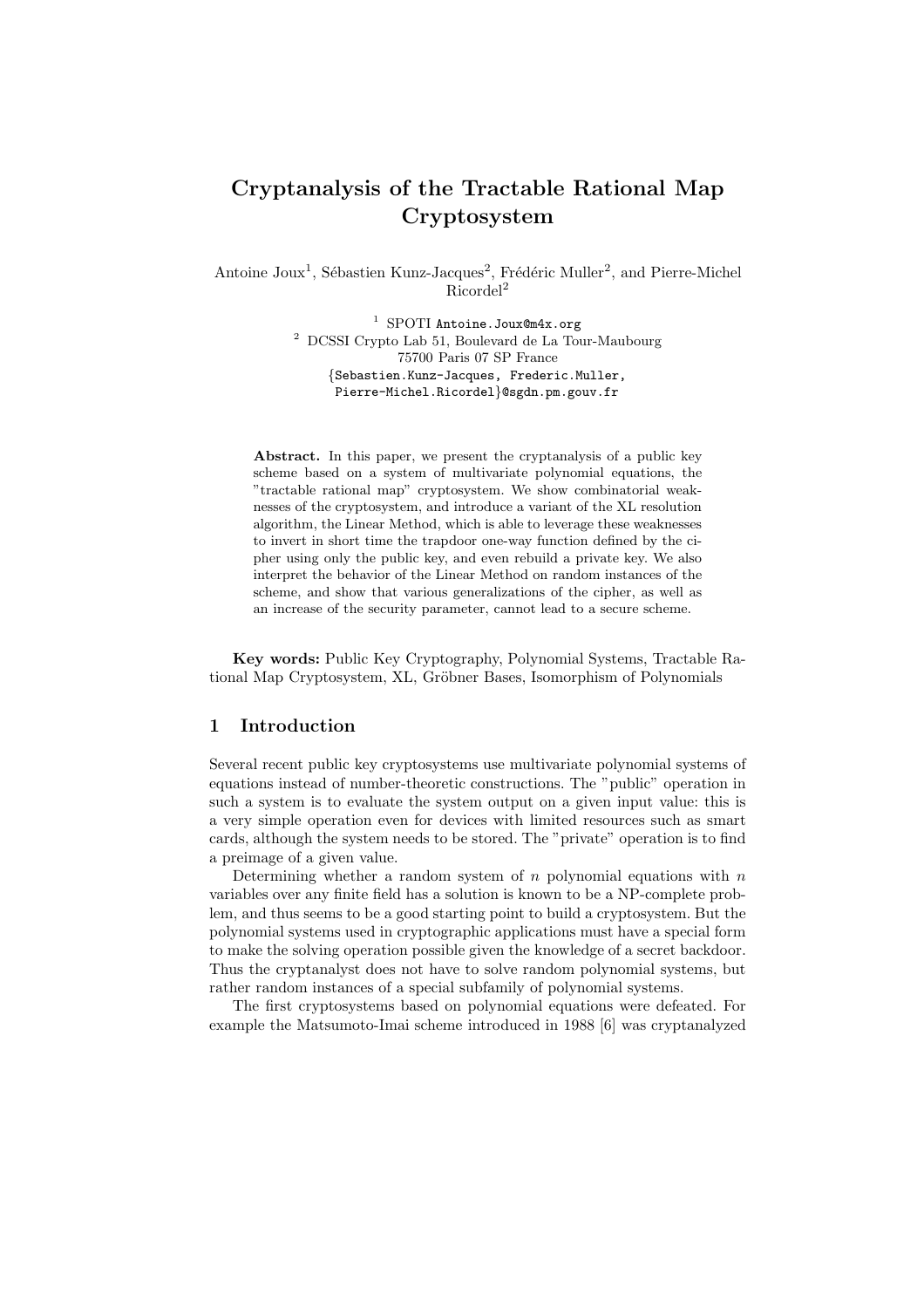by J. Patarin (Crypto 95, [14]). More recently, some attacks against stronger schemes, such as HFE (Eurocrypt 96, [15]) or SFLASH (RSA Conference 2001, [13]), have emerged. In addition, a 80-bit HFE challenge was broken by J.-C. Faugere in 2002 [4]. It was later described by Faugère and Joux how to attack HFE using an optimized Gröbner basis algorithm and a linear algebra approach (see [7]).

All these cryptosystems share some common properties:

- They use only quadratic equations on the ground field. We can however notice that, in general, an equation of degree more than 2 is equivalent to a quadratic system with more variables.
- Public and private keys are systems of equations related by a linear or affine masking: a composition with a linear or affine transformation on the left, and a linear or affine substitution of variables on the right is performed on the private key to hide its structure, and the result constitutes the public key.

Finding whether two random systems are equal under such a transformation is a difficult problem (it is referred to as the "Isomorphisms of Polynomials" (IP) problem, and is studied in [12]), thus the linear/affine masking seems a strong enough barrier between the public and the private key.

These cryptosystems also generally use the relation between n-variable polynomials over a field  $F$ , and univariate polynomials over an extension  $G$  of degree n of F: any system composed of n equations in n variables over F can be transformed into a unique 1-variable polynomial over  $G$ . For example, the HFE private key is a sparse polynomial over an extension of  $GF(2^7)$ ; the function it defines can be inverted using the Berlekamp algorithm. But the system can also be expressed using several polynomials over the ground field  $GF(2<sup>7</sup>)$ .

The Tractable Rational Map Cryptosystem (TRMC, [2]) also follows this framework: its private key comprises equations on various extensions of  $GF(2<sup>8</sup>)$ . It is in a block triangular form: a subset of the equations can be solved, and then the result injected into other equations to further solve the system. We will show that this structure is not well hidden by a linear masking. In fact, an attacker can solve the public system using essentially the same resolution technique as the owner of the private key (of course, the resolution time will be higher, albeit still feasible in a reasonable time).

The outline of this paper is as follows: first, we present techniques used to solve systems of polynomial equations, and in particular the technique we implemented to break TRMC. Then, we introduce the cryptosystem and compute the complexity of finding preimages of some fixed values with the resolution method we have chosen. We then present our experimental results, and discuss the security of variants of the cryptostem that would use more unknowns and/or more equations. Finally, me discuss a method that can rebuild a "pseudo-private key", a system almost as easy to invert as the private key itself.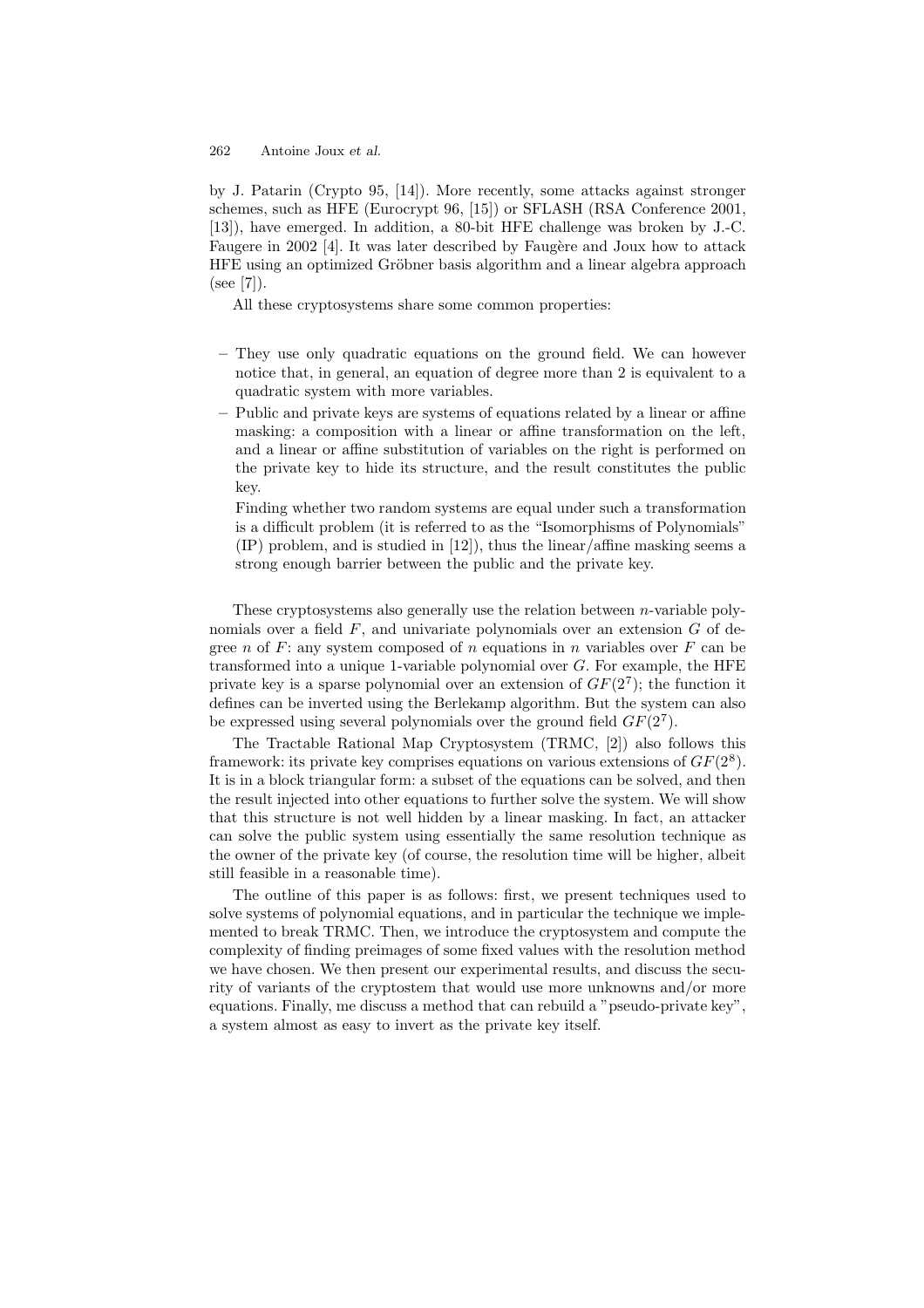# 2 Algorithms for Solving Polynomial Systems

In this section, we review some known algorithms that allow to solve a system of multivariate polynomial equations. These algorithms fall into two categories: special-purpose solving algorithms that only apply to systems having a unique solution (at least without further work), and Gröbner basis algorithms.

Since the method we used in the case of the TRMC is inspired by linear algebra solving techniques and not by Gröbner basis techniques, we will not discuss this second category of algorithms extensively. We will however make a quick review of the Buchberger algorithm, which is the historical Gröbner basis algorithm, and on more recent algorithms like  $F_4$  and  $F_5$ . Reference material on Gröbner basis can be found in  $[1]$ .

From now on, we will deal only with systems having a unique solution or "zero-dimensional ideals", and deal with Gröbner basis computation algorithms only in the case of such systems. Moreover, since systems of interest for us are quadratic, we will freely assume in the description of the algorithms that we deal with sets of quadratic polynomials.

#### 2.1 Linearization, Relinearization

Linearization is the most simple and natural resolution technique. The idea behind linearization is to consider each quadratic monomial of the system as a new unknown. If the system has n variables, this introduces at most  $n(n+1)/2$ unknowns. Each equation is then viewed as a line vector of a matrix, with higher degree monomials leftmost. Then Gaussian elimination is applied to the system. If there are enough linearly independent equations, this will hopefully yield new polynomials without quadratic terms. Since the size of the matrix is  $O(n^2)$ , the simplest reduction algorithm has a cost of  $O(n^6)$  additions and multiplications in the finite field. Note that as soon as the number of linearly independent equations exceeds the total number of quadratic monomials present in the system, the gaussian elimination will yield at least one linear polynomial in the ideal, which will allow to eliminate one unknown in the original system and to iterate the method to finish the resolution.

Unfortunately, linearization requires approximately  $n^2/2$  equations, which is not suitable for most practical situations (there are systems with  $n$  equations or more that have a unique solution, therefore linearization leaves many systems with a unique solution unsolved).

Relinearization is a method introduced by A. Kipnis and A. Shamir to cryptanalyze HFE in [8], and further analyzed (and compared to XL) in [11]. It is a generalization of the linearization method that works with less equations. In fact, there are several variants of the relinearization method, that are able to cope with various lower bounds for the ratio  $m/n^2$ , where n is the number of unknowns and m the number of equations.

The simplest relinearization technique, the fourth degree relinearization, goes as follows. Build the linearized matrix as in the linearization method. This time, we have less linearly independent polynomials than quadratic monomials in the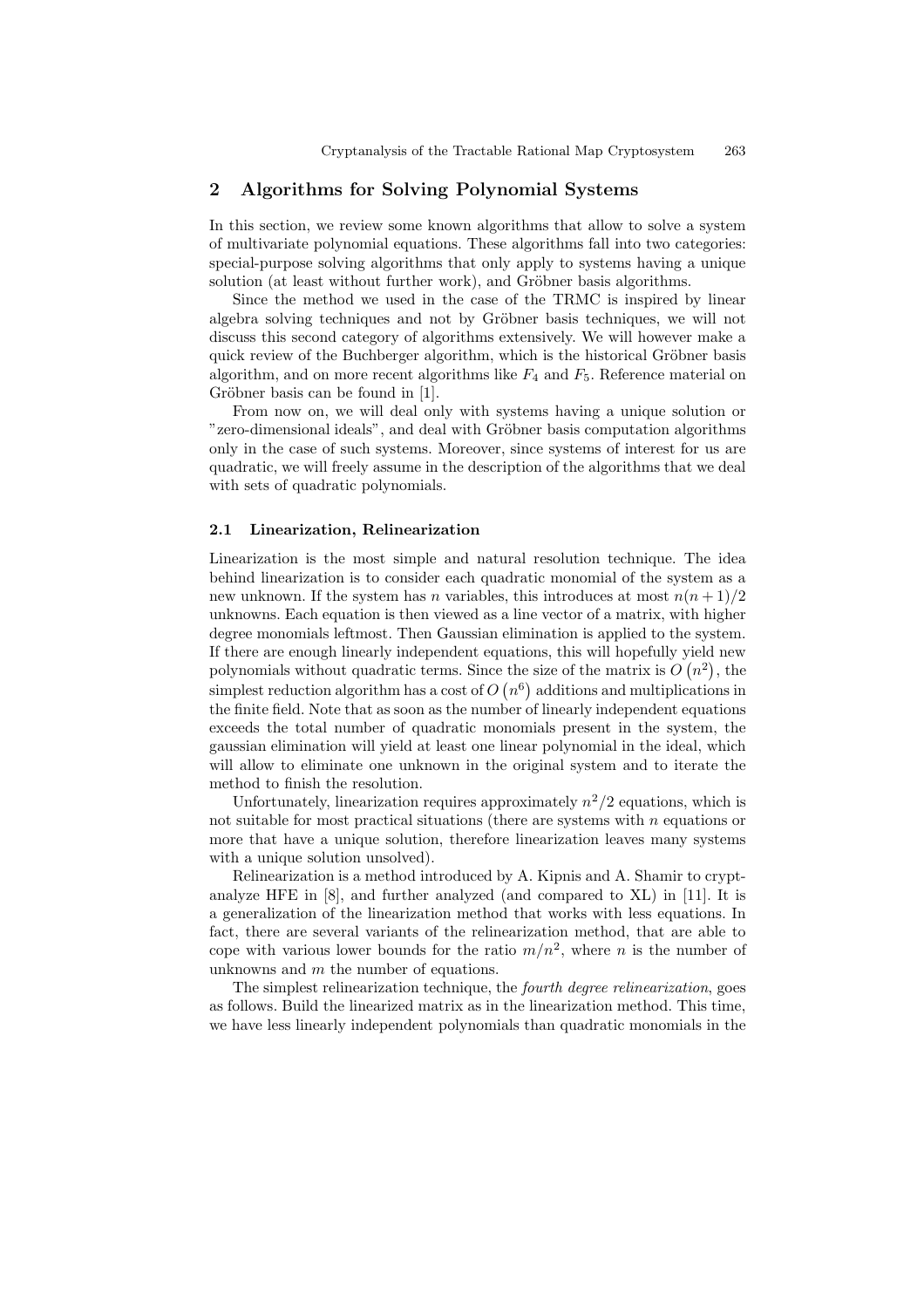system, thus the matrix has a non-trivial kernel. Parameter the kernel space by new unknowns  $z_1, \ldots, z_k$   $(k = \frac{n(n+1)}{2} + n + 1 - m)$ . Now, each quadratic monomial of the original system  $x_i x_j = y_{ij}$  is viewed as a linear combination of the  $z_i$ . We can write quadratic equations on the  $z_i$  by writing compatibility equations on the  $y_{ii}$ :

 $x_i x_j x_k x_\ell = y_{ij} y_{k\ell} = y_{ik} y_{j\ell} = y_{i\ell} y_{jk}$ We can write  $2\binom{n}{4}$ 4  $= \frac{n(n-1)(n-2)(n-3)}{12}$  $\frac{1}{12}$  such equations. Thus we have

about  $n^4/12$  quadratic equations for the  $z_i$ . These equations can be proven to be linearly independent. If we linearize the new quadratic system, this gives us a new (relinearized) system with  $n^4/12$  equations and  $(n^2/2 - m)^2/2$  unknowns. This new system will have more equations than unknowns if

$$
m > \left(\frac{1}{2} - \frac{1}{\sqrt{6}}\right) n^2 \approx 0.09n^2
$$

This degree 4 relinearization solves the original system if the above condition is met.

Higher degree relinearizations are able to cope with systems with less equations. They consist in writing higher degree consistency equations on the  $z_i$ , like for example for a degree 6 relinearization,  $y_{ij}y_{k\ell}y_{pq} = y_{ik}y_{jp}y_{\ell q}$ . Even for degree 6 relinearization, it is difficult to perfom a precise computation of the threshold  $m/n^2$  above which systems become solvable. This is related to the fact that many consistency equations are linearly dependent, and we cannot precisely estimate the number of equations needed.

## 2.2 XL

XL was introduced by N. Courtois, A. Klimov, J. Patarin and A. Shamir in [11]. It relates to some works peformed by formal calculus researchers like D. Lazard (see, for example,  $[9]$ ), aimed at improving the efficiency of Gröbner basis computation by using linear algebra and Gaussian reduction.

XL is partly inspired from an idea introduced to use the Buchberger algorithm to explicitly solve systems of equations having a unique solution. The Bucherger algorithm allows to eliminate monomials in the polynomials of an ideal, that is to find new polynomials of the ideal that are written using only a specific set of monomials. Thus to solve a system, one can try to eliminate all the monomials but the powers of a selected unknown of the system, say  $x_1$ . If this succeeds, this leads to at least one univariate polynomial in  $x_1$  that is in the ideal. One can then use the Berlekamp algorithm to solve such a univariate polynomial equation, replace  $x_1$  by its value in the original system, and run the algorithm again with the new system that has one unknown less than the original one.

Let  $S$  be a system of multivariate polynomial equations having a unique solution, I the ideal generated by the polynomials in S and  $p \in I$ . Since p is a sum of elements of  $S$  with polynomial coefficients,  $p$  is also a sum with scalar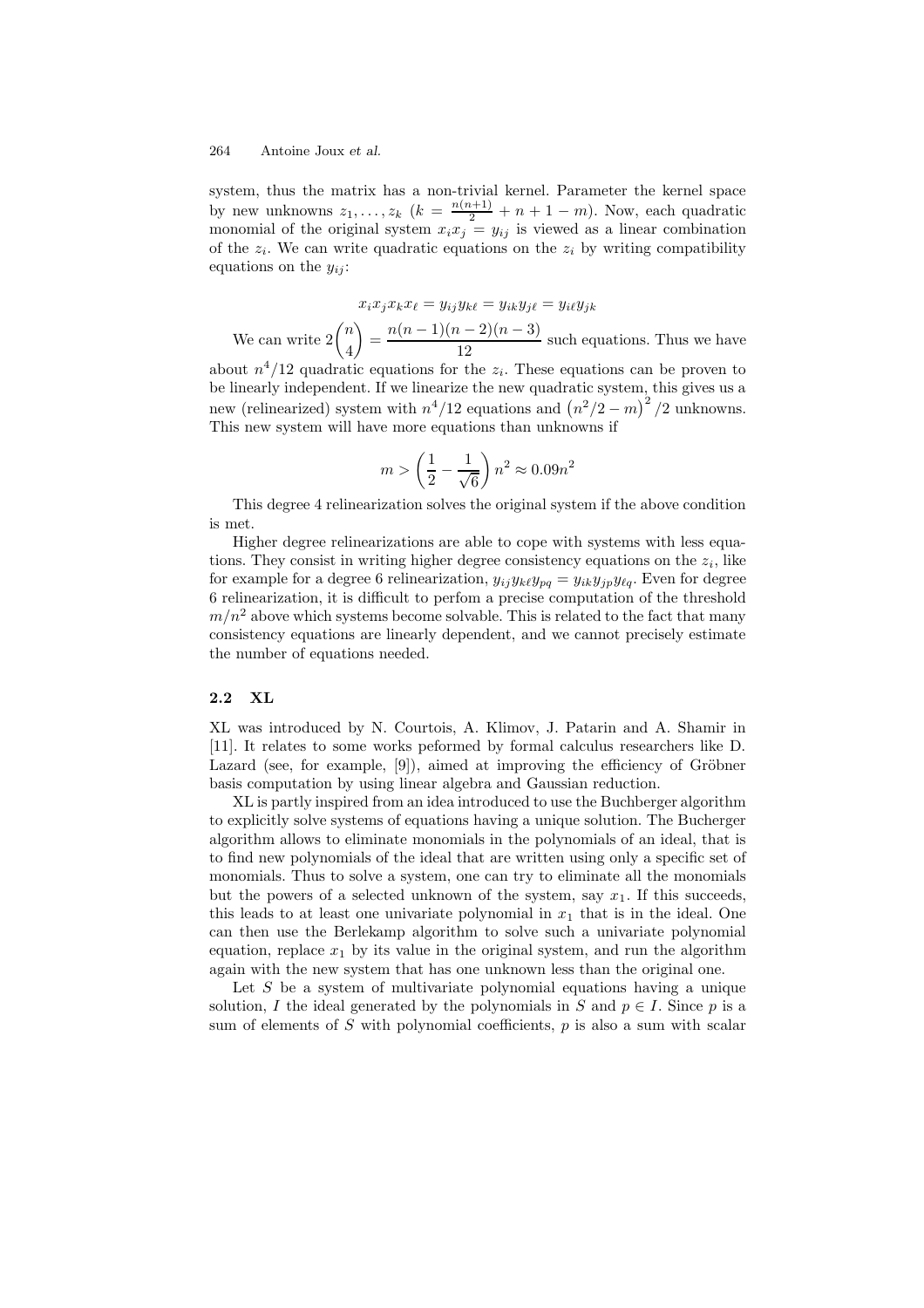coefficients of all the multiples of elements of S by all monomials of degree  $\leq d$ , for some degree d. This applies in particular to the univariate polynomials of the ideal (we know there are such polynomials in  $I$  since  $S$  has a unique solution).

Following the preceding observations, XL looks for univariate polynomials built from the elements of  $S$  as follows. First, a monomial order is chosen where all the powers of some unkown, say  $x_1$ , come last. Then the matrix of all the polynomials that are multiple of some element in S by some monomial of degree d is built. The polynomials are mapped to lines in the matrix and each column gives the coefficient of the polynomials with respect to some particular monomial. Monomials that come first in the order are leftmost in the matrix. Then a Gaussian reduction is performed. If  $d$  is high enough, this step yields at least one non-zero univariate polynomial in  $x_1$ . The algorithm then loops as described above.

Note that at this point, there is no need for a combinatorial argument about the number of polynomials built and the number of monomials of a given degree to ensure that, for some  $d$ , we will find univariate polynomials. It suffices to see that such polynomials are in the ideal and that they can be written as polynomial combinations of elements of S.

In [11], it was proven that XL is more powerful than the relinearization algorithm, in the following sense: if a  $d$ -degree relinearization succeeds in solving a system  $S$ , then XL will also succeed by building the matrix of (total) degree d from S. Moreover, the system size of the matrix in XL will be lower than the relinearization matrix. Estimates of the complexity of XL are also given.

### 2.3 Gröbner bases, Buchberger,  $F_4, F_5$

In general, a system of polynomial equations does not have a unique solution thus "solving" it does not necessarily make sense. The relevant concept is the Gröbner basis of a polynomial system. A Gröbner basis of an ideal is a family of polynomials of the ideal that plays the same role in the multivariate case, than the polynomial generating an ideal in the univariate case. Indeed, with a Gröbner basis of an ideal I, it can be quickly decided whether a polynomial  $p$  belongs to I or not. This is done with an euclidian division algorithm generalized to the multivariate case that reduces  $p$  on the basis. The special property of Gröbner bases is that a polynomial reduces to 0 iff it belongs to the ideal. This is not true in general for a family  $\mathcal F$  generating an ideal I: if a polynomial reduces to 0 on  $\mathcal F$ , it belongs to the ideal (since it is a sum of elements of  $\mathcal F$ ), but the converse needs not to be true.

In the case of a system having a unique solution  $x_1 = a_1, \ldots, x_n = a_n$ , the family  $X_1 - a_1, \ldots, X_n - a_n$  generates the ideal of the system and is a Gröbner basis. More generally, any (minimal) Gröbner basis of such a system will contain only degree 1 polynomials, and there will be sufficiently many of them to recover the solution of the system. Thus Gröbner basis algorithms are of interest for us.

In the univariate case, the euclidian division crucially uses the properties of the degree. The degree enables to totally order the monomials of a polynomial and then, by only considering the leading terms of two polynomials  $(p_1, p_2)$ , one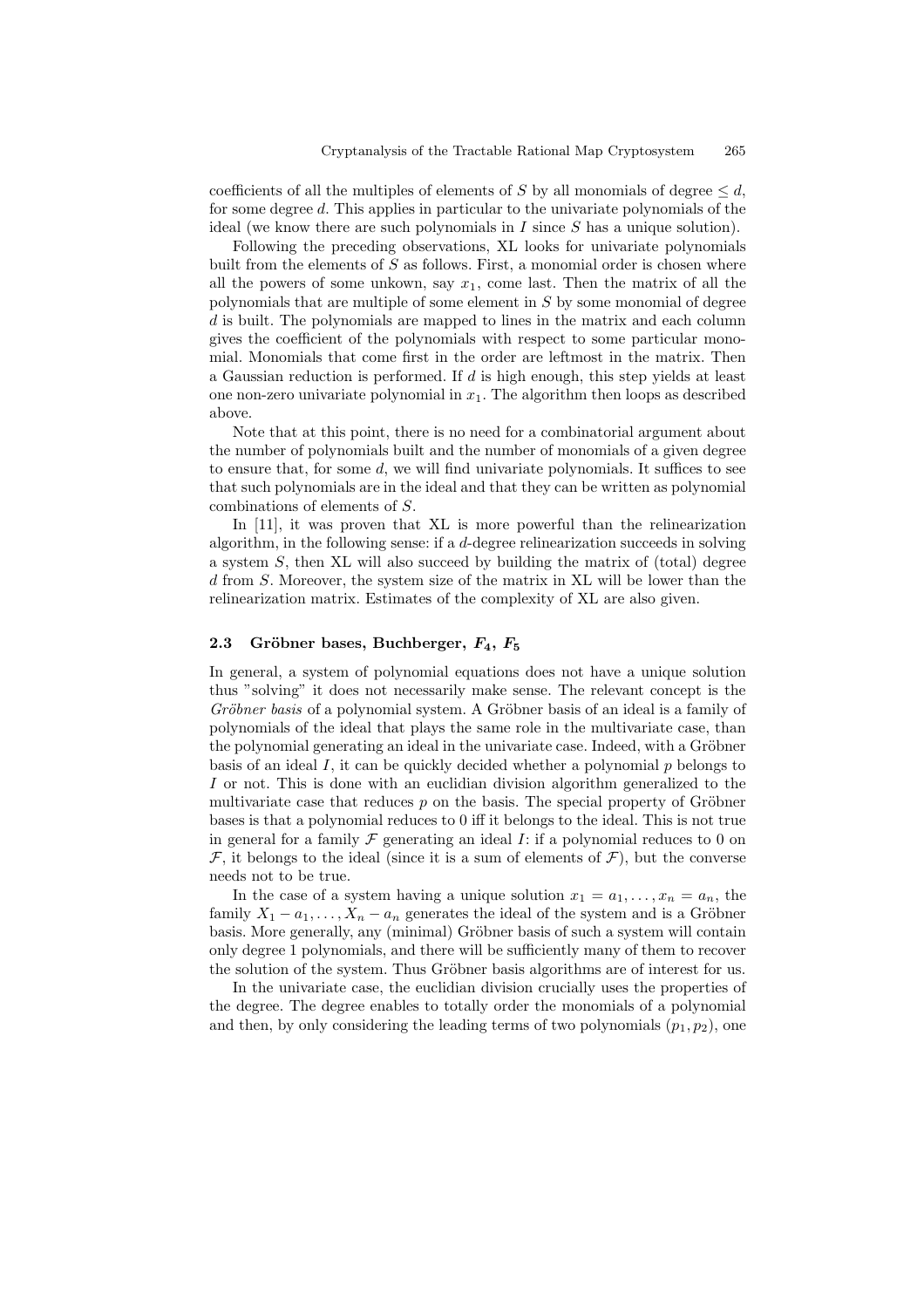can decide whether  $p_1$  can be reduced by  $p_2$  or not. In a similar fashion, in the multivariate case, we use monomial orderings (total, well-funded, compatible with multiplication). These monomial orderings are at the heart of reduction algorithms because they associate to each polynomial a leading monomial in a consistent way, and reduction decisions are made only by considering leading monomials.

#### – The Buchberger Algorithm

The central notion in the Buchberger algorithm is the S-polynomial S formed from a pair of polynomials  $(p_1, p_2)$ . S is the simplest polynomial combination of  $p_1$  and  $p_2$  that has a leading term strictly smaller than the least common multiple of the leading terms of  $p_1$  and  $p_2$ . It is formed by mutiplying  $p_1$ and  $p_2$  by appropriate monomials so that in the sum of the results, the two leading terms cancel each other.

A Gröbner basis has the characteristic property that all S-polynomials built upon it reduce to zero on the base; this results from the special property of Gröbner bases since S-polynomials belong to the ideal. Based on this observation, the Buchberger algorithm works as follows: starting from a polynomial family  $F$ , one builds all the S-polynomials that can be formed from  $F$ , then reduces them on  $F$ . If all polynomials reduce to zero,  $F$  is a Gröbner basis. If not, non-zero polynomials that have been found after reduction are added to F. This yields new pairs to examine. This algorithm always terminates, but the execution time and the size of the resulting basis are hard to predict; in particular, the resulting family is not in general a minimal Gröbner basis. It usually contains many redundant polynomials and can be "cleaned up".

One of the problems of the Buchberger algorithm is that once it has built a Gröbner basis of an ideal, there are usually many pairs left to examine and the algorithm will terminate only when all these pairs have been reduced to zero. This termination phase usually represents a significant part of the computation. It is possible to avoid reducing some pairs, but we will see that in  $F<sub>5</sub>$  or in linear algebraic approaches, an efficient criterion can be found to avoid considering polynomials trivially reducing to zero.

#### –  $\mathbf{F}_4$  and  $\mathbf{F}_5$

Both of these algorithms were engineered by J.C. Faugère and his team.  $F_4$  was introduced in [5] and  $F_5$  in [3].  $F_4$  uses some ideas from the Buchberger algorithm combined with linear algebra. Its performance is roughly equivalent to XL for a system that has a unique solution.

 $F_5$  is built upon  $F_4$  but has the additional property to avoid trivial reductions to zero. This is performed by maintaining a set of known generators G of the ideal, and avoiding to form polynomial relations  $gh - hg = 0$   $(g, h \in G)$ . Other trivial relations may also arise from the Frobenius map of the finite field, but  $F_5$  avoids considering them too.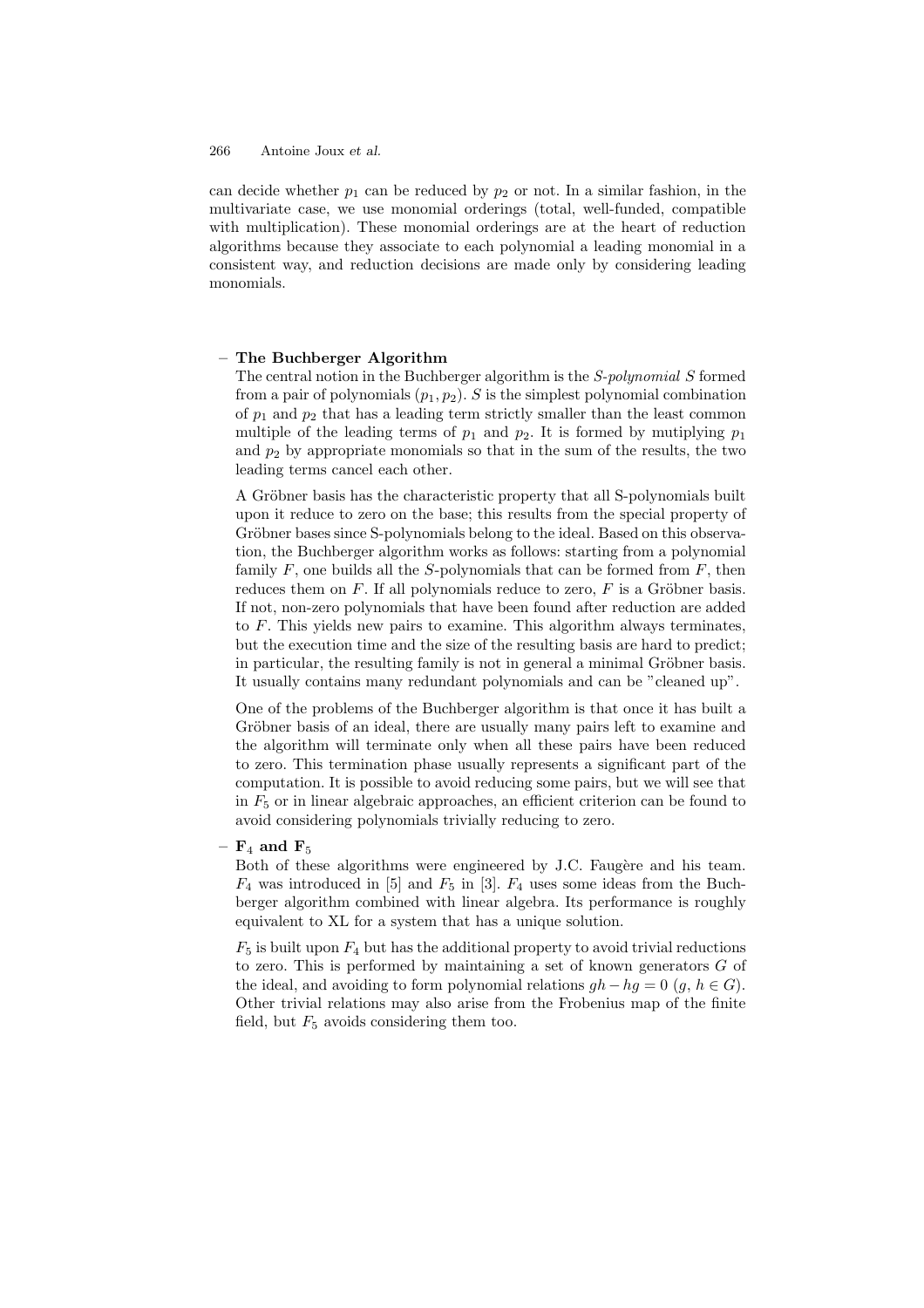## 3 A Variant of XL: the Linear Method

In this section, we describe the variant of XL that we implemented. We call it the Linear Method. Just like XL tries to build univariate polynomials, our method looks for linear polynomials in the ideal. Once sufficiently many (linearly independent) linear polynomials have been built, the solution of the system can be found. This purely linear approach has provable properties that will be very useful to break TRMC, even if XL might be more efficient.

## 3.1 Principles of the Linear Method

Let S be a set of polynomials and  $I = \langle S \rangle$  the ideal it generates. The basic operation of the algorithm, for a target degree d, unfolds as follows. Consider  $p \in S$ , of degree  $d' \leq d$ . Every multiple of p by a monomial m of degree  $d' - d$ is in  $I$ , and of degree  $d$ . The algorithm builds a matrix description of all the polynomials of degree d obtained this way, for all  $p \in S$  of degree  $\leq d$  and all suitable  $m$ . Each line in the matrix describes a polynomial, and each column gives the coefficient of a particular monomial in the polynomials. Monomials of lower degree correspond to rightmost columns in the matrix. Starting with m quadratic  $\setminus$ 

polynomials with *n* variables in *S*, the degree *d* matrix has  $m\binom{n-1+d-2}{1}$  $d-2$ 

rows and  $\sum$ d  $d'=0$  $\int$  n – 1 + d'  $d'$ columns.

The matrix can then be row reduced by the Gauss algorithm. Since this reduction cancels the coefficients of the higher degree monomials in the polynomials described by the matrix, it may yield new polynomials of degree  $\lt d$ . They are in I, since they are expressed as linear combinations of polynomials of I.

The aim of the algorithm is to build linear polynomials in the ideal by building and reducing degree d matrices for various values of d. Having built and reduced the degree d matrix, what degree should we analyze next? Since reducing degrees smaller than  $d$  is far less costly than reducing degree  $d$ , one could choose to always reduce degree  $d'$  when new polynomials of degree  $d' < d$  have been found during the reduction of degree d, and reduce degree  $d+1$  otherwise. Another variant would be to go into degree  $d'$  as soon as one polynomial of degree  $d' < d$  is found when reducing degree  $d$ . In general, it is difficult to find an optimal strategy. Moreover, the behavior of the algorithm is heavily dependent on the structure of the system solved. For random systems, the choice of strategy is usually not so important, because no fall of degree will happen before the *critical degree* for which the corresponding matrix has mores lines than columns.

We specialized our algorithm to solve TRMC, and since we wanted to explore in detail the combinatorial behavior of the system, we did not implement any particular stategy and rather opted for a manual sequencing.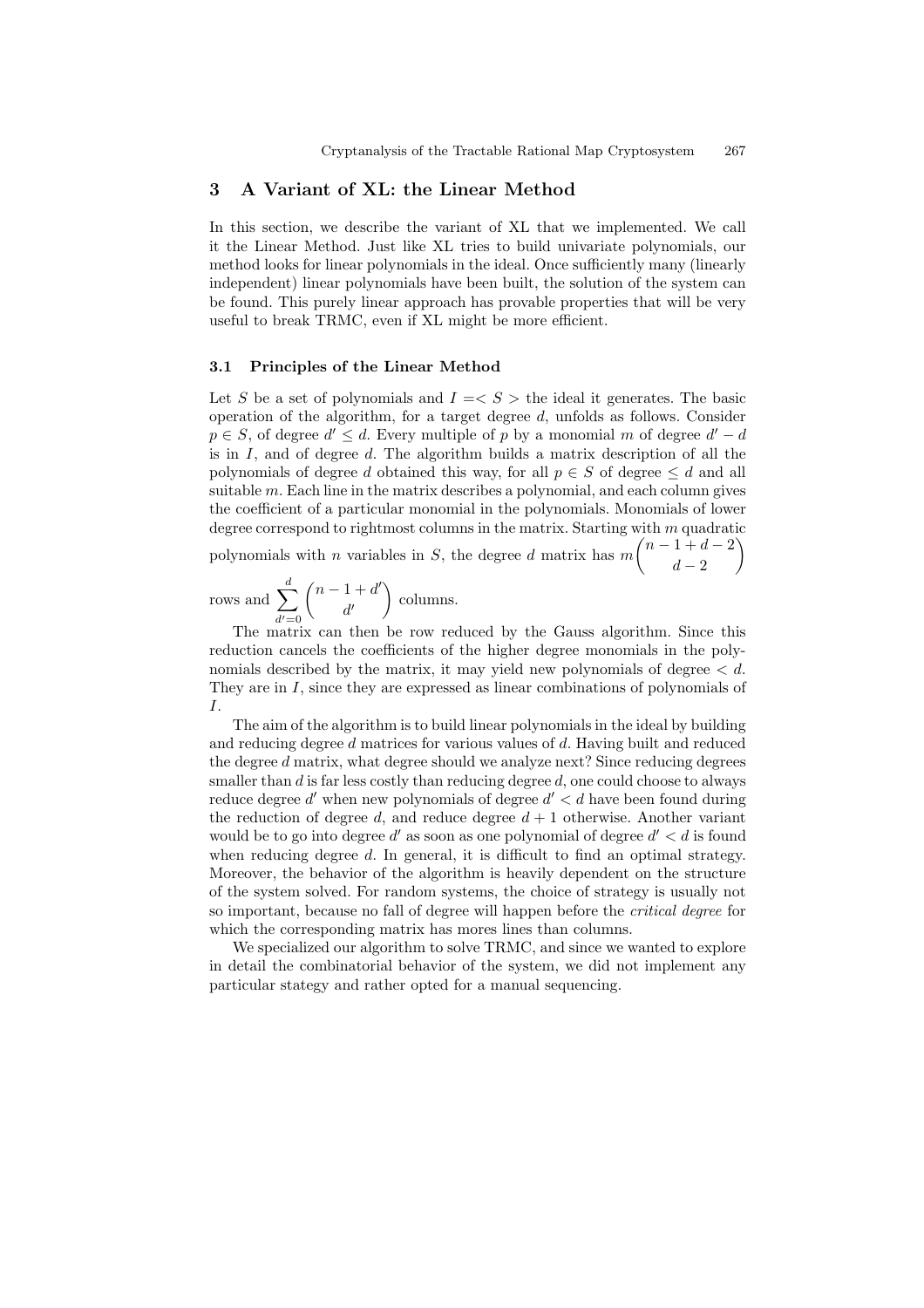#### – Numerical data for TRMC

With 40 variables such as in the case of the TRMC, and 48 polynomials in S, the degree 4 matrix is  $39360 \times 123410$ . It is only feasible to go to degree 4 or 5 on a typical 32-bit machine, e.g. a PC with 2 GB of RAM.

– An alternative to the Gauss reduction: sparse matrix algebra

Let A be the the degree d matrix before Gauss reduction. The columns of A represent monomials of degree  $\leq d$ : split A horizontally in  $A_1$ , corresponding to monomials of degree d, and  $A_2$ , corresponding to monomials of degree  $\lt d$ . If v is a nontrivial kernel vector of  ${}^tA_1$ , then  $vA_2$  represents a polynomial of I of degree  $\lt d$ . Any such v can be found using sparse algebra resolution techniques like Lanczos or Wiedemann. Since lines in A are sparse, this technique saves memory for high values of d.

- Room for improvement
	- Starting with degree 4, if the polynomials of the system have degree 2, the matrices that are built yield many polynomials trivially reducing to zero arising from the relations  $fg - gf = 0$  (see section 5.1 for an example). This can be avoided by selectively removing some polynomial multiples when building the matrix.
	- When a linear polynomial  $\ell$  has been found, it can be used to reduce the number of unknowns in the system by a direct susbstitution, instead of adding multiples of  $\ell$  to the known polynomials. The same polynomials are found in both cases, but the first approach is faster and saves memory.

In the case of TRMC however, these optimizations are not relevant since they would save very little computation time.

#### 3.2 Properties of the Linear Method

Here, we present two key properties of the Linear Method which enable it to break TRMC. The proofs are given in annex A.

In the course of the resolution of a system, we are interested in the number of linearly independent polynomials of degree  $d' < d$  that appear when reducing the degree d matrix. These falls of degree are strongly related to the ability to solve a system. The number of falls of degree that appear at all degrees d and for all sequencing choices of the algorithm when solving a system S are what we call the combinatorial properties of S.

Independence from Linear-Affine Masking Two systems equal up to left linear and right affine invertible transformations have the same combinatorial properties w.r.t. the linear method.

Independence from Subfield Projection If the Linear Method is able to solve a system  $S$  expressed on a finite extension  $G$  of a field  $F$  by reducing degrees less than  $d$ , it will also be able to solve  $S$  expressed on  $F$  by reducing degrees less than d.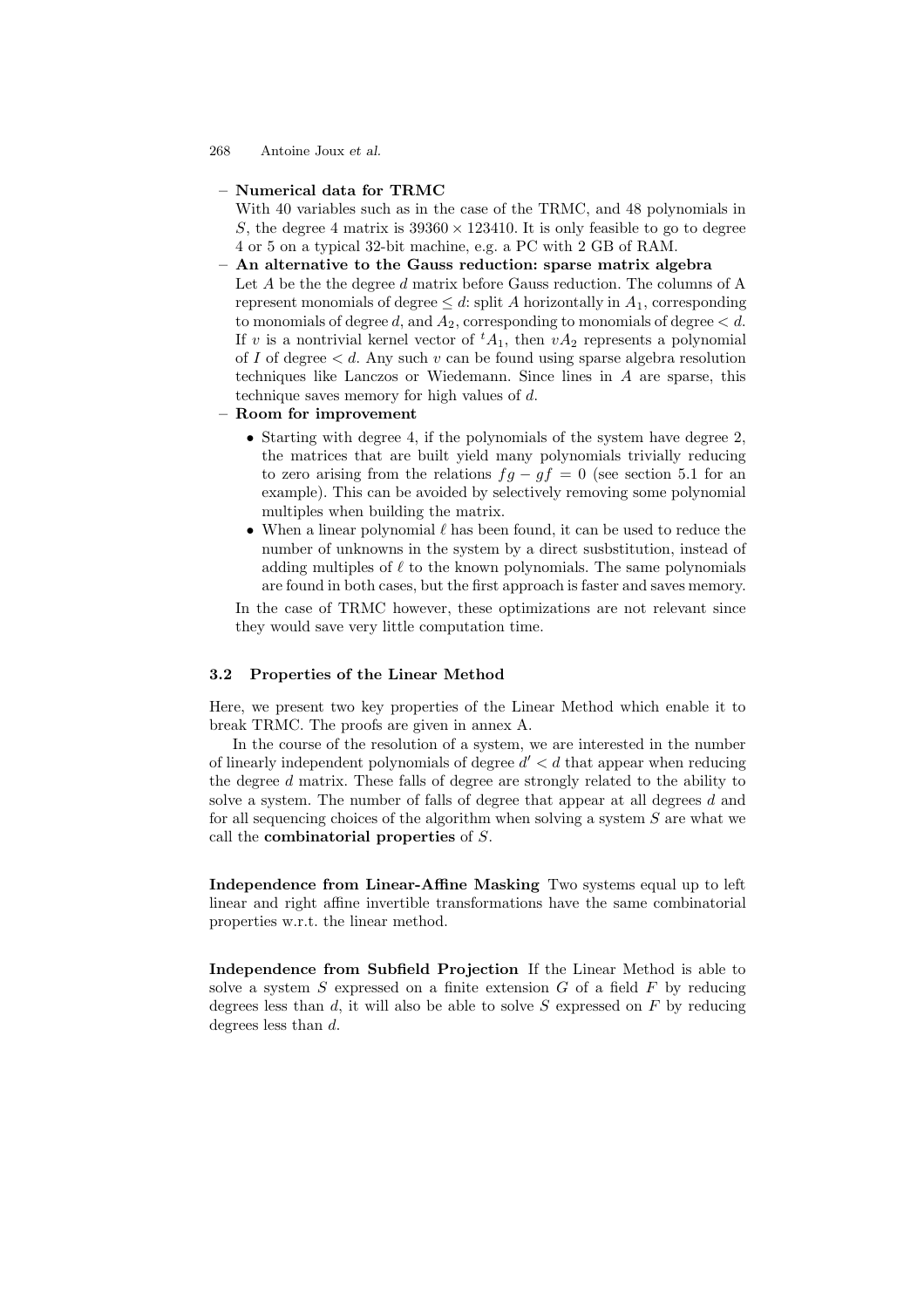In the case of TRMC, these properties mean that the public key and private key systems have the same combinatorial properties. In particular, the Linear Method will give the same results on both systems.

## 4 The Tractable Rational Map Cryptosystem

The Tractable Rational Map Cryptosystem was introduced in [2] by F. Chang and L. Wang. Its private key is a system of 48 quadratic equations with 40 unknowns over  $F = GF(2^8)$ . In the public key, these equations are masked by affine transformations on the left (before the polynomial system) and on the right (after the polynomial system). Some equations of the private key are derived from extensions of F,  $\tilde{GF}(2^{16})$ ,  $GF(2^{32})$  and  $GF(2^{128})$ . As in [2], we will use the notation  $x_{i,\dots,i+k-1}$  for a k-uple of elements  $x_i, \dots, x_{i+k-1}$  of  $GF(2^8)$  viewed as an element of the extension  $GF(2^{8k})$  of  $GF(2^8)$ .

The input of the private system is  $x_1, \ldots, x_{40}$ , and its output is  $y_1, \ldots, y_{48}$ . The system can be written as follows :

$$
y_{1,2} = q_1(x_{1,2}, x_{3,4}, x_{5,6}, x_{7,8}, x_{9,10}, x_{11,12}, x_{13,14})
$$
(1)

$$
y_{3,4} = q_2(x_{1,2}, x_{3,4}, x_{5,6}, x_{7,8}, x_{9,10}, x_{11,12}, x_{13,14})
$$
(2)

$$
y_{5,6} = q_3(x_{1,2}, x_{3,4}, x_{5,6}, x_{7,8}, x_{9,10}, x_{11,12}, x_{13,14})
$$
(3)

$$
y_{7,8} = q_4(x_{1,2}, x_{3,4}, x_{5,6}, x_{7,8}, x_{9,10}, x_{11,12}, x_{13,14})
$$
(4)

$$
y_{9,10} = q_5(x_{1,2}, x_{3,4}, x_{5,6}, x_{7,8}, x_{9,10}, x_{11,12}, x_{13,14})
$$
(5)

$$
y_{11,12} = q_6(x_{1,2}, x_{3,4}, x_{5,6}, x_{7,8}, x_{9,10}, x_{11,12}, x_{13,14})
$$
(6)

$$
y_{13,14} = q_7(x_{1,2}, x_{3,4}, x_{5,6}, x_{7,8}, x_{9,10}, x_{11,12}, x_{13,14})
$$
(7)

$$
y_{15,16} = q_8(x_{1,2}, x_{3,4}, x_{5,6}, x_{7,8}, x_{9,10}, x_{11,12}, x_{13,14})
$$
\n
$$
y_{17,18} = q_9(x_{1,2}, x_{3,4}, x_{5,6}, x_{7,8}, x_{9,10}, x_{11,12}, x_{13,14})
$$
\n(8)

$$
y_{19,20} = q_{10}(x_{1,2}, x_{3,4}, x_{5,6}, x_{7,8}, x_{9,10}, x_{11,12}, x_{13,14})
$$
  
(10)

$$
y_{21,22} = q_{11}(x_{1,2}, x_{3,4}, x_{5,6}, x_{7,8}, x_{9,10}, x_{11,12}, x_{13,14})
$$
(11)

$$
y_{23,\dots,26} = x_{15,\dots,18} (x_{2,\dots,5}^{256} + x_{2,\dots,5} + a) + b x_{6,\dots,9} x_{10,\dots,13}
$$
 (12)

$$
y_{27} = x_{19} + f_1(x_1, \dots, x_{18})
$$
\n(13)

$$
y_{28} = x_{20} + f_2(x_1, \dots, x_{19})
$$
\n(14)

$$
y_{29} = x_{21} + f_3(x_1, \dots, x_{20})
$$
\n<sup>(15)</sup>

$$
y_{30} = x_{22} + f_4(x_1, \dots, x_{21})
$$
\n<sup>(16)</sup>

$$
y_{31} = x_{23} + f_5(x_1, \dots, x_{22}) \tag{17}
$$

$$
y_{32} = x_{24} + f_6(x_1, \dots, x_{23})
$$
\n(18)

$$
y_{33,48} = x_{25,\dots,40}(x_{7,\dots,22}^{256} + x_{7,\dots,22} + c) + f_{7,\dots,22}(x_1,\dots,x_{24})
$$
 (19)

where:

- a, b and c are random values in  $GF(2^8)$ ,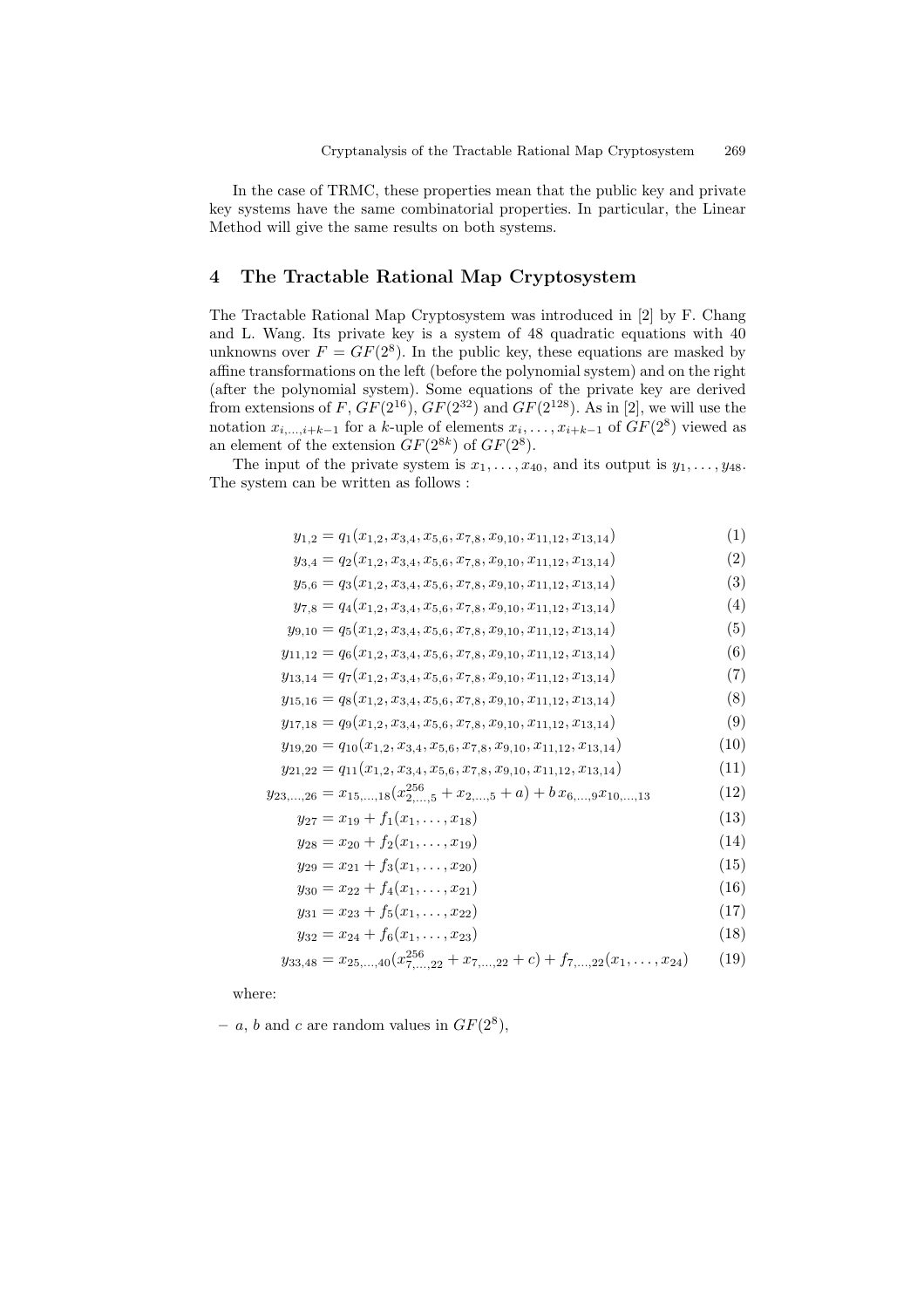- 270 Antoine Joux et al.
	- $-f_1, \ldots, f_6$  are random quadratic polynomials over  $GF(2^8)$  (the number of variables of each polynomial ranges from 18 to 23),
	- $-f_{7,...,22}$  is a random system of 16 quadratic polynomials over  $GF(2^8)$  with 24 variables,
	- $q_1, \ldots, q_{11}$  are random quadratic polynomials with 7 variables over  $GF(2^{16})$ .

Note that in any extension of  $F = GF(2^8)$ , viewed as a F-vector space,  $x \mapsto x^{256}$  is linear, and each multiplication coordinate is a quadratic form. Therefore all equations, including equations 12 and 19, yield quadratic equations when expressed over F.

As far as our attack is concerned, we will only retain the following aspects of the structure of the system: it has a block triangular structure; it contains a random susbsystem of 11 equations with 7 variables over  $GF(2^{16})$ , that must be solved first. The next equations allow to retrieve one or several variables at a time (depending on the field on which they are written).

# 5 Combinatorial Properties of the Public and Private Key of TRMC

By section 3.2, we know that the combinatorial properties of the public and private key of TRMC are the same. That means that the Linear Method is able to break TRMC without exploring a higher degree than the one needed to solve the private key system expressed over  $GF(2^8)$ . In this section, we show that the private key system can be solved by analyzing degrees  $\leq 4$ .

We first review the behavior of the Linear Method on the subsystem of 11 equations with 7 variables over  $GF(2^{16})$ .

We do not have to consider the role of field equations  $(x^{|k|} - x = 0)$  since the maximum degree of the polynomials we will consider, 4, is less than the size of the smallest field considered,  $GF(2^8)$ .

## 5.1 Resolution of the Subsystem Over  $GF(2^{16})$

Let us compute the number of monomials of a given degree with 7 variables. There are  $\binom{n-1+d}{d}$  monomials of degree d with n variables, thus we have

| oree                   |  |  |  |
|------------------------|--|--|--|
| monomials  7 28 84 210 |  |  |  |

We also need the number of polynomials of a given degree  $d$  that can be formed from the 11 original polynomials:

| Iynomials  11  77  5 |  |  |
|----------------------|--|--|

Suppose now we try to build linear polynomials by multiplying the original polynomials by quadratic polynomials. Will we find some? This is equivalent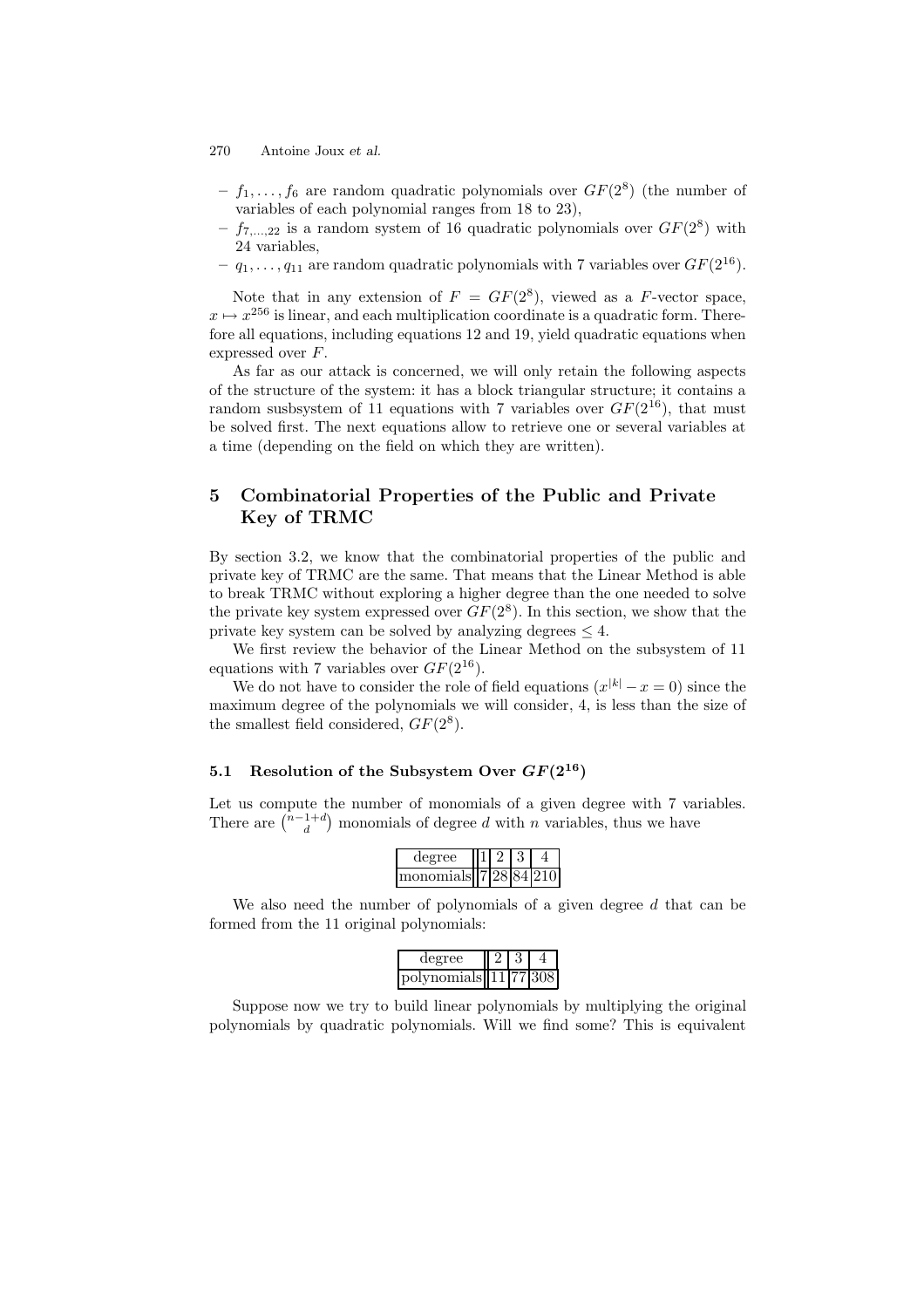to saying that we are looking for linear combinations of the  $11+77+308=396$ polynomials of the preceding table, that are linear. We thus need to cancel 210+84+28=322 terms in these polynomials. Unfortunately, our 396 polynomials are not linearly independent, because there are  $\binom{11}{2} = 55$  relations in degree 4 of the form  $fg-gh = 0$  with  $g \neq h$  belonging to the set of the original polynomials. This leaves us with 396-55-322=19 linear polynomials. They cannot be linearly independent. Indeed, since we only have 7 variables and since our system has a unique solution, the dimension of the linear polynomials in the system is 7. Thus we have 12 more cancellations, which are in fact caused by the redundancy of the original equations (with very high probability, not all of the equations of the original system are needed for the system to have a unique solution).

We know by section 3.2 that when translated over  $GF(2^8)$ , the subsystem, which becomes a system of 22 equations with 14 variables, is still solvable by exploring degrees 4, 3, 2 then 1.

These theoretical observations are confirmed when running our algorithm on such a system. Building and reducing the matrices of degrees 4, then 3, 2 and 1 of the system expressed over  $GF(2^{16})$  yields the solution as expected. The total number of cancellations occuring during the computation is 67, which corresponds to the 55 " $fg - gh$ " cancellations and the 12 redundancy cancellations. Over  $GF(2^8)$ , the system can be solved as well, but the number of cancellations observed (255) is higher than  $2 \times 67$ , because many parasistic redundant equations are induced by the projections.

#### 5.2 Behavior of the Linear Method over the Full Private Key

Because of the results of section 5.1, when reducing degrees 4, 3, 2, then 1, we expect to find 14 linearly independent linear polynomials in the ideal. Then, by adding multiples of these polynomials to the degree 2 matrix (which amounts to using these relations to reduce the number of variables in the original system), and reducing degree 2 again, we expect to find 4 more linear polynomials (because once  $x_1, \ldots, x_{14}$  have been found and their value substituted into the system, equation 12 becomes linear in  $x_{15}, \ldots, x_{18}$ ). Substituting into the degree 2 polynomials and reducing will yield  $x_{19}$ , and so on. In our experiments, this phenomenon was observed as predicted. The only surprise is that we do not have to know  $x_1, \ldots, x_{24}$  to get a partial information on  $x_{25}, \ldots, x_{40}$ . Indeed, once  $x_1, \ldots, x_{22}$  are known, equation 19 becomes linear in  $x_{25}, \ldots, x_{40}$ , and thus equations 17, 18 and 19 form a set of 18 equations over  $GF(2^8)$  with 18 linear terms and only 3 quadratic terms  $(x_{23}^2, x_{23}x_{24}, x_{23}x_{24})$ : their reduction gives 15 linear polynomials, among which there is  $x_{23}$ , one linear combination of  $x_{24}, \ldots, x_{40}$  and 13 linear combinations of  $x_{25}, \ldots, x_{40}$ . The next step is identical except that  $x_{23}$  and  $x_{23}^2$  are now constants; there is now only one quadratic term left, instead of 3, and thus reduction gives  $x_{24}$  and another linear combination of  $x_{25}, \ldots, x_{40}$ . The last step yields the last linear relation needed to compute the values of  $x_{25}, \ldots, x_{40}$ .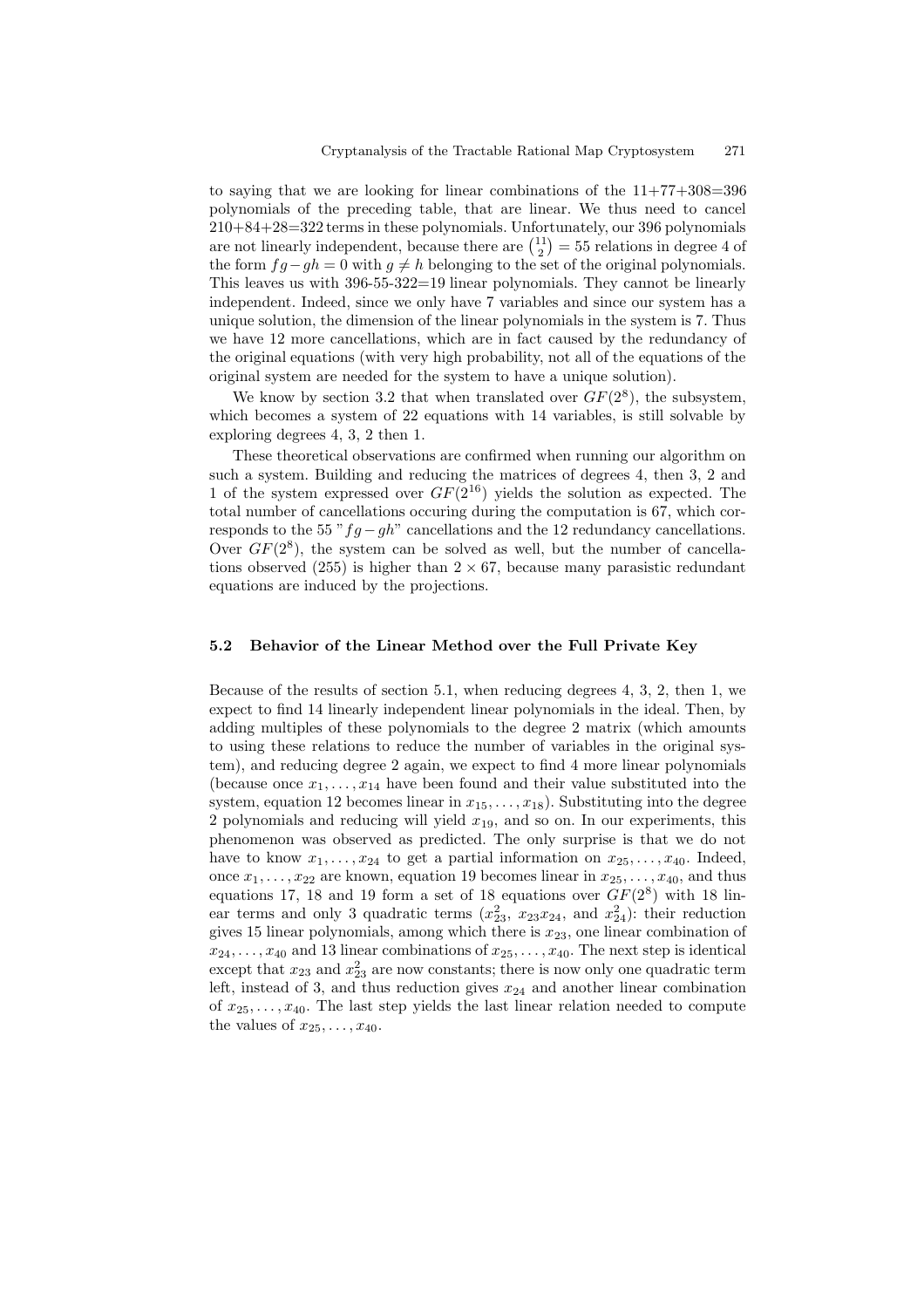# 6 Experimental Results and Complexity Estimates

#### 6.1 Linear Method used Over Instances of TRMC Public Keys

To be in a realistic cryptanalysis situation, we built a random public key with Magma [10], computed the image of a random vector by the public key, and built the system composed of the value obtained substracted to the key. We then tried to solve the resulting system using the Linear Method<sup>3</sup>.

The resolution process follows exactly the steps described in subsection 5.2: reduction of degrees 4 downto 1 yields 14 linear polynomials, and then we only have to loop between degrees 1 and 2 to get 4, then 1, 1, 1, 1, 15, 2 and 1 linear equations. The longest step is the degree 4 reduction, which we have performed using a lanczos algorithm. The computation time of the lanczos algorithm is proportional to the number of vectors computed. Thus, instead of looking for degree 3 polynomials in the degree  $4$  matrix  $M$ , we tried to build directly quadratic polynomials: this gave us 23 polynomials instead of the 273 cubic polynomials that can be buit from  $M$  (these are experimental figures obtained from experiments on a system of 11 equations with 7 variables on  $GF(2^{16})$ and expressed over  $GF(2^8)$ ). Overall, the lanczos resolution took 5 hours on a cluster of 6 bi-pentium IV PCs and used 400MB of RAM on each machine (data was duplicated on every machine). In that case, a Gauss reduction would have probably been faster but broke the 2GB per process limit, and could not be implemented simply on a 32-bit PC.

The other steps are performed in a few minutes on an average PC.

#### 6.2 Asymptotic Security of TRMC

Here, we estimate the computation time ratio between the legitimate user of the system and the cryptanalyst who tries to decrypt a message, first for the "plain" TRMC algorithm, and then in the asymtptotic limit of a generalized TRMC with more variables and equations.

The preimage computation method suggested by the authors of TRMC is to solve first the random subsystem using XL, and then to substitute the result into the other equations. Using the Linear Method instead of XL, solving the random subsystem  $S$  requires to build the degree 4 matrix from the 11 equations with 7 variables of S. The complexity of a legitimate inversion is thus roughly equal to the computation of the kernel of a  $[11 * (7^{-1+2}) = 308] \times [7^{-1+4}) = 210]$ matrix. On the other hand, the cryptanalyst must deal with 48 equations with 40 unknowns, and thus compute the kernel of a matrix of size  $39360 \times 123410$ . Suppose this computation is performed using a Gauss reduction, and that the cost of a reduction of a  $a \times b$  matrix is  $a^2b$ , then the complexity ratio between the cryptanalyst and the legitimate user is about  $2^{23}$ .

<sup>&</sup>lt;sup>3</sup> The resulting system is guaranteed to have at least one solution (the random vector) but combinatorial arguments show that this solution is very likely to be unique. Thus we can apply the Linear Method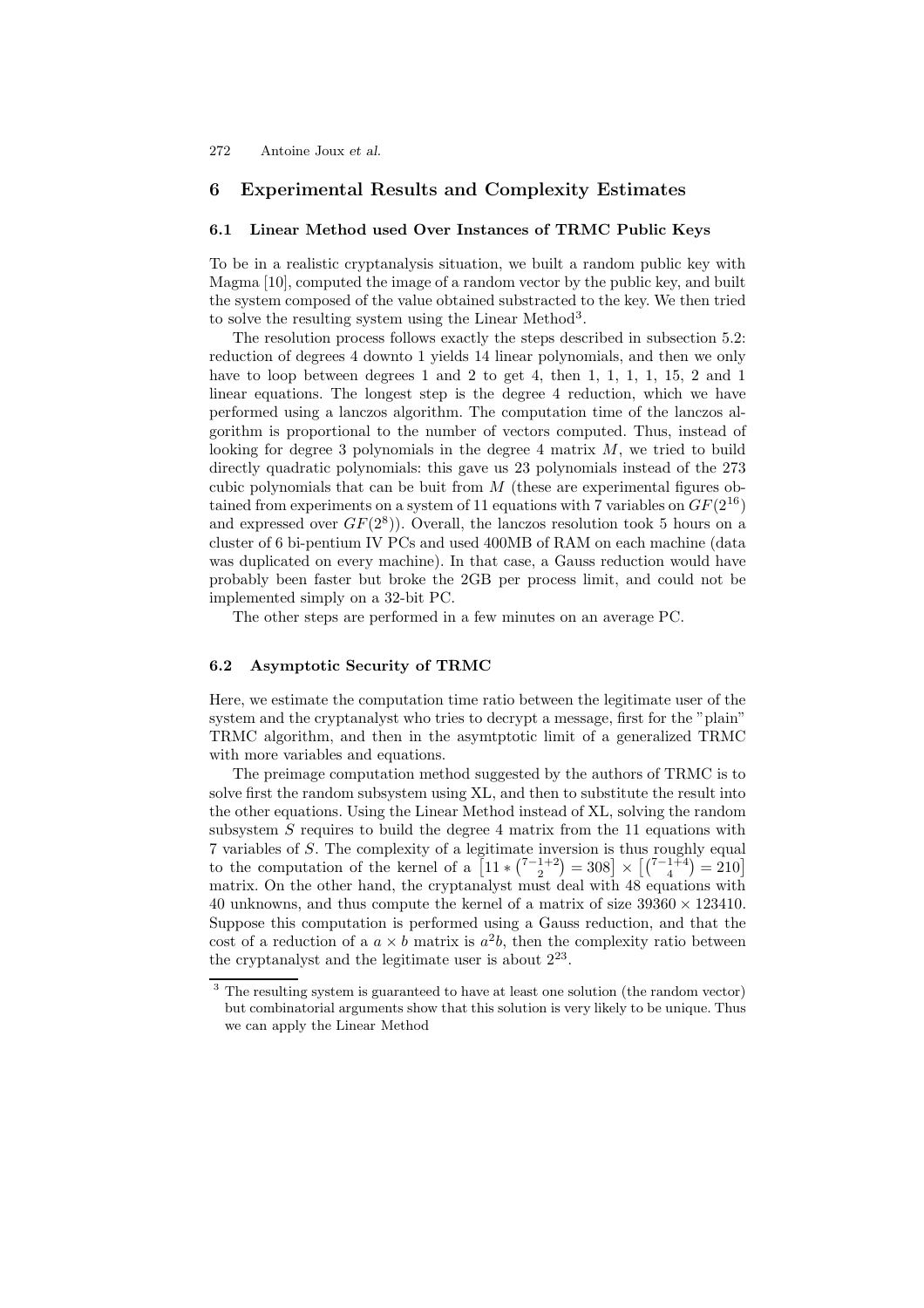Now, put TRMC in the following more general setting: suppose we have a random quadratic system of m equations with n variables that can be solved by building and reducing matrices of degree less than or equal to d with the Linear Method, and that this subsystem is embedded in a block triangular system of  $m' > m$  equations with  $n' > n$  variables. Then the Linear Method is able to solve the big system by iterative explorations of polynomials of degree  $\leq d$  built from the  $m'$  equations with  $n'$  variables.

For the legitimate user, the biggest matrix that must be built is

$$
m{n-1+d-2 \choose d-2} \times {n-1+d \choose d} \approx mn^{d-2} \times n^d
$$

For the cryptanalyst, it is

.

$$
m'\binom{n'-1+d-2}{d-2} \times \binom{n'-1+d}{d} \approx m'n'^{d-2} \times n'^{d}
$$

At degree d since the systems can be solved, we have  $mn^{d-2} \geq n^d$  and  $m'n'^{d-2} \geq n'^{d}$ . Thus with

Note that since the system has more equations than unknowns, not every value has a preimage by the system; this is why we had to compute first an image value.a Gaussian elimination algorithm as before, the ratios of the running times is  $\leq \left(\frac{m'n'^{d-2}}{n^d}\right)$  $\left(n\frac{n^{d-2}}{n^d}\right)^3$ . This rough estimate is sufficient to show that an increase in the number of variables of the big system,  $n'$ , increases the overall security of the scheme at most polynomially in  $n'$ .

In this analysis, we did not consider the degrees of the field extensions involved as a security parameter. The idea to use extensions of variable degree is used, for instance, in HFE, and is analyzed in [7]. Although the authors of [2] do not explicitly state what the security parameter of TRMC is, the algorithm does not seem to be designed with extensions of variable degree in mind.

# 7 Computing a Pseudo-Private Key

Here, we show that the knowledge of the combinatorial properties of the system of equations of the public key allows the attacker to build a system equivalent to the public or the private key and that has the block triangular form of the private key. Although this pseudo-private key is not necessarily equal to the private key, it enables the attacker to speed up further attacks.

As we saw in section 5.2 and 6.1, linear equations are computed in several passes during the course of the resolution. For example, the first group of linear equations obtained corresponds to the innermost subsystem hidden in the public key. This subsystem can be extracted from the public key in the following way. Let S bet the first group of 14 linear equations obtained during resolution, with their constant part removed. Complete  $S$  with other linear equations to obtain an invertible linear system with 40 variables. Apply the inverse of this change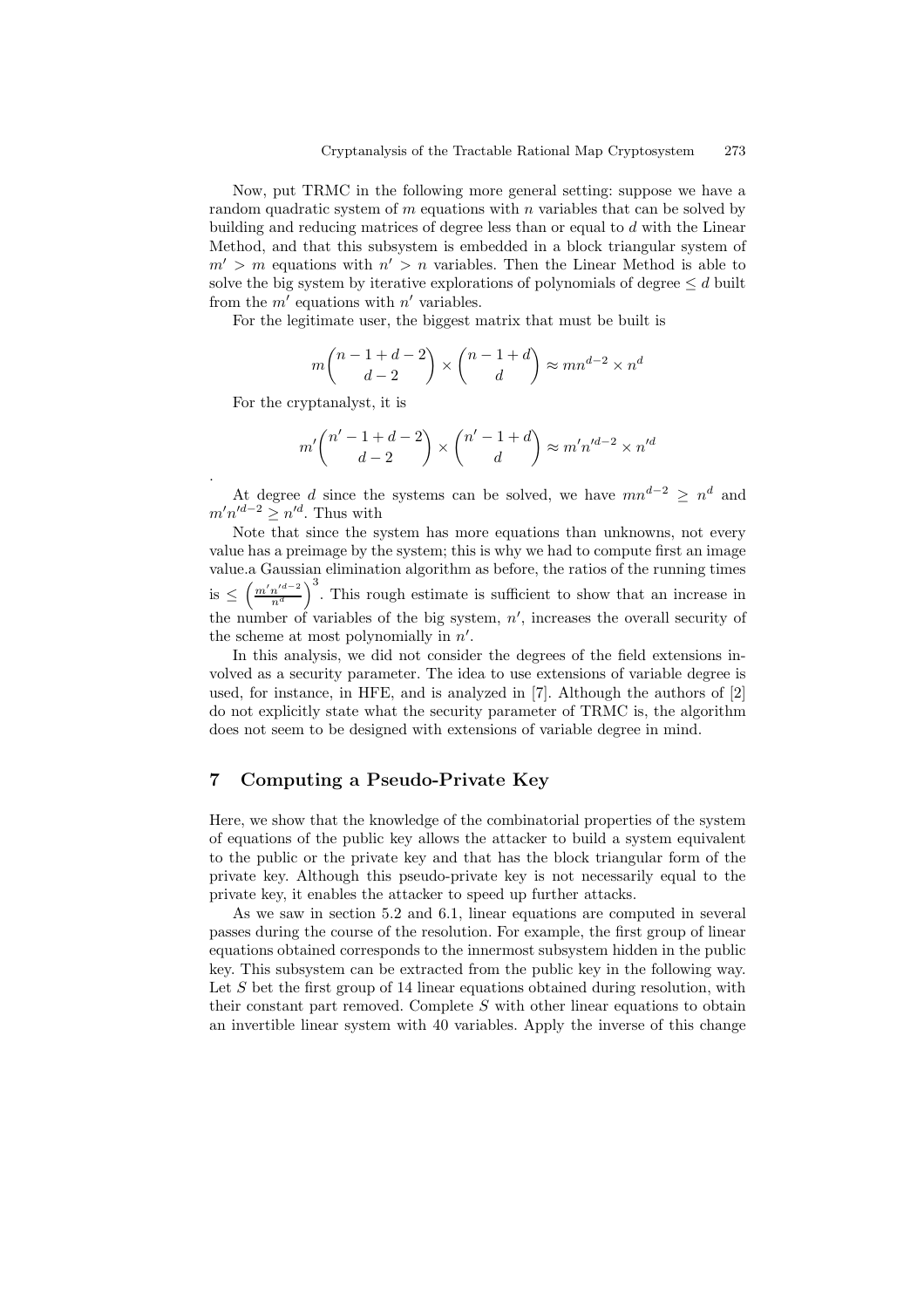of variables to the public key. Let us call the new variables  $z_1, \ldots, z_{40}$ , with  $z_1$  to  $z_{14}$  corresponding to elements of S. In the resulting system, there are 22 linear combinations of the equations that only depend on the  $z_1, \ldots, z_{14}$ . These equations can be computed by a Gaussian elimination on this system, by putting linear and quadratic monomials depending only on  $z_1, \ldots, z_{14}$  leftmost.

Since  $z_1, \ldots, z_{14}$  are only equal to  $x_1, \ldots, x_{14}$  up to an invertible linear transformation, the resulting subsystem is not necessarily equal to the subsystem of the private key.

We can iterate this method to further mimic the structure of the original system, but the main interest of this technique is to recover the random subsystem up to a linear transform.

Each preimage computation now requires from the cryptanalyst to find the kernel of the degree 4 matrix built from 22 polynomials with 14 variables, a matrix that is  $2310 \times 2380$ . This computation is roughly  $2^9$  times slower than a legitimate preimage computation.

# 8 Conclusion

In this article, we performed a practical and full cryptanalysis of a public key scheme using sets of polynomial equations over finite field, the Tractable Rational Map Cryptosystem. To do so, we used a variant of the XL algorithm which we call the Linear Method. Our cryptanalysis is two-staged. A first resolution step is performed using the Linear Method to find a preimage of some value; depending on the usage of TRMC, this might correspond for example to a signature forgery or to a decryption of some message. This operation has a cost of 2 <sup>23</sup> legitimate preimage computations. Using its result and additional information about the process of the computation, we can then build a pseudo-private key that reduces the cost of finding a new preimage to only  $2^9$  legitimate preimage computations.

We also showed that the very principle of TRMC is flawed in that its security parameter cannot be reasonably increased to make it secure.

The Linear Method behaves identically on a system whether it is masked by linear or affine transformations or not. These masking techniques are used to separate the public key from the private key not only in TRMC but also in wellknown schemes such as HFE or sFLASH. As with other cryptanalysis techniques like relinearization ([8]), the difficulty in breaking HFE with the linear method comes from the combination of a projection on a subfield and a linear masking, and not from the linear masking alone.

#### References

- 1. W. Adams and P. Loustaunau. An introduction to Gröbner Bases, volume 3 of Graduate Studies in Mathematics. American Mathematical Society, 1994.
- 2. L. Wang F. Chang. Tractable Rational Map Cryptosystem. Cryptology ePrint archive, Report 2004/046, available at http://eprint.iacr.org.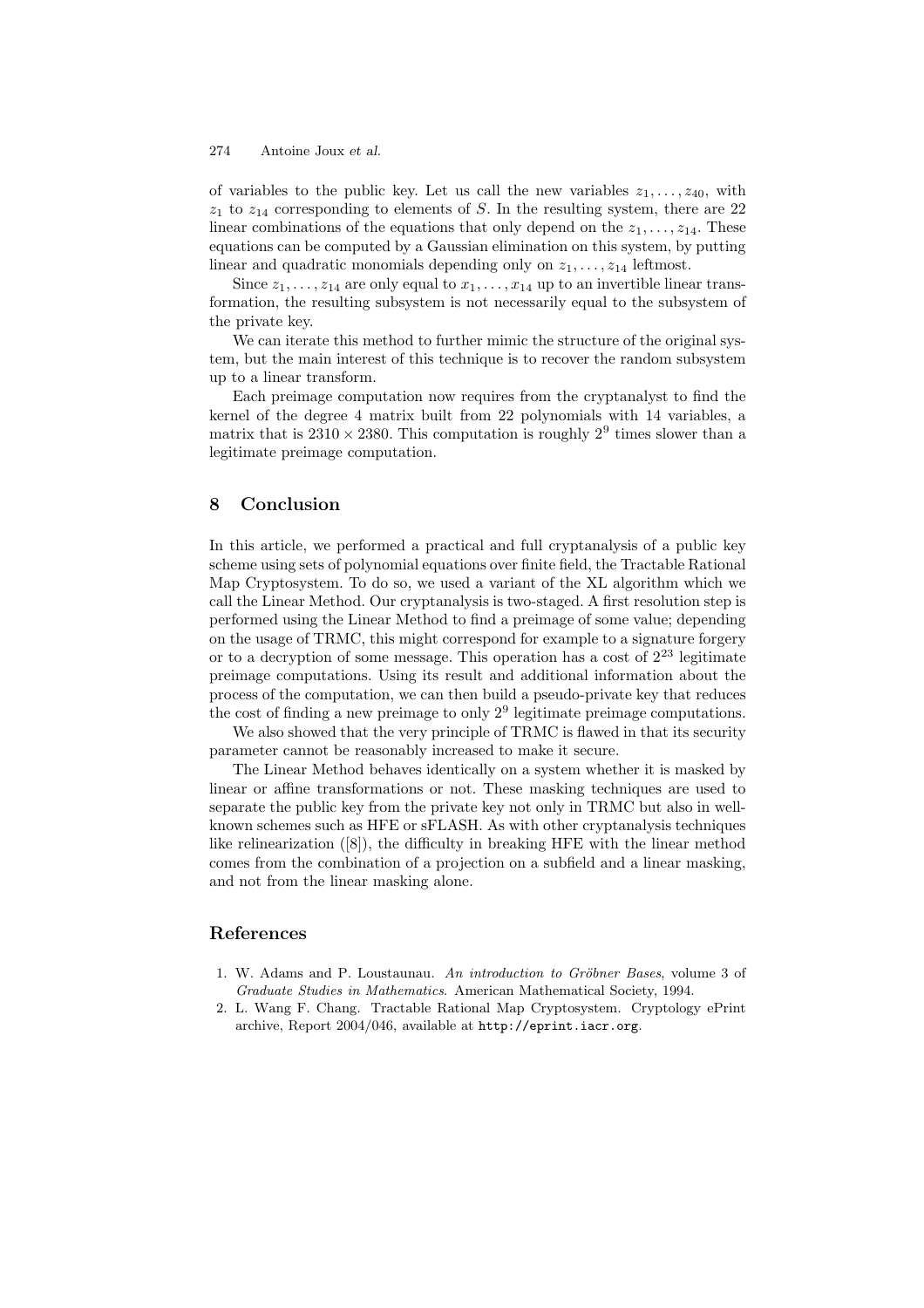- 3. J.-C. Faugère. A New Efficient Algorithm for Computing Gröbner Bases without reduction to zero  $(F_5)$ . In T. Mora, editor, *ISSAC 2002*, pages 75–83, 2002.
- 4. J.-C. Faugère. Report on a Successful Attack of HFE Challenge 1 with Gröbner Basis Algorithm F5/2. Announcement on sci.crypt newsgroup, in April 19th 2002.
- 5. J.-C. Faugère. A New Efficient Algorithm for Computing Gröbner Bases  $(F_4)$ . Journal of Pure and Applied Algebra, 139(1-3):61–88, 1999.
- 6. T. Matsumoto H. Imai. Public Quadratic Polynomial-tuples for Efficient Signature Verification and Message Encryption. In C. G. Günther, editor, Advances in Cryptology - Eurocrypt'88, volume 330 of LNCS, pages 419–453. Springer Verlag, 1988.
- 7. A. Joux J.-C. Faugère. Algebraic Cryptanalysis of Hidden Field Equation (HFE) Cryptosystems Using Gröbner Bases. In D. Boneh, editor, Advances in Cryptology - Crypto'2003, volume 2729 of LNCS, pages 44–60. Springer Verlag, 2003.
- 8. A. Kipnis and A. Shamir. Cryptanalysis of the HFE Public-key Cryptosystem. In M. Wiener, editor, Advances in Cryptology - Crypto'99, volume 1666 of LNCS, pages 19–30. Springer Verlag, 1999.
- 9. D. Lazard. Gröbner Basis, Gaussian Elimination and Resolution of Systems of Algebraic Equations. In J. A. van Hulzen, editor, EUROCAL '83, European Computer Algebra Conference, volume 162 of LNCS, pages 146–156. Springer Verlag, 1983.
- 10. The magma home page. http://www.maths.usyd.edu.au/u/magma.
- 11. J. Patarin N. Courtois, A. Klimov and A. Shamir. Efficient Algorithms for Solving Overdefined Systems of Multivariate Polynomial Equations. In B. Preneel, editor, Advances in Cryptology - Eurocrypt'2000, volume 180 of LNCS, pages 392–407. Springer Verlag, 2000.
- 12. J. Patarin N. Courtois, L. Goubin. Improved Algorithms for Isomorphisms of Polynomials. In K. Nyberg, editor, Advances in Cryptology - Eurocrypt'98, volume 1403 of LNCS, pages 184–200. Springer-Verlag, 1998.
- 13. J. Patarin N. Courtois, L. Goubin. Flash, a Fast Multivariate Signature Algorithm. In D. Naccache, editor, The Cryptographers' Track at RSA Conference  $2001$ , volume 2020 of *LNCS*, pages 298–307. Springer-Verlag, 2001.
- 14. J. Patarin. Cryptanalysis of the Matsumoto and Imai Public Key Scheme of Eurocrypt'88. In D. Coppersmith, editor, Advances in Cryptology - Crypto'95, volume 963 of LNCS, pages 248–261. Springer Verlag, 1995.
- 15. J. Patarin. Hidden Fields Equations (HFE) and Isomorphisms of Polynomials (IP): Two New Families of Asymmetric Algorithms. In Advances in Cryptology - Eurocrypt'96, volume 1070 of LNCS, pages 33–48. Springer Verlag, 1996.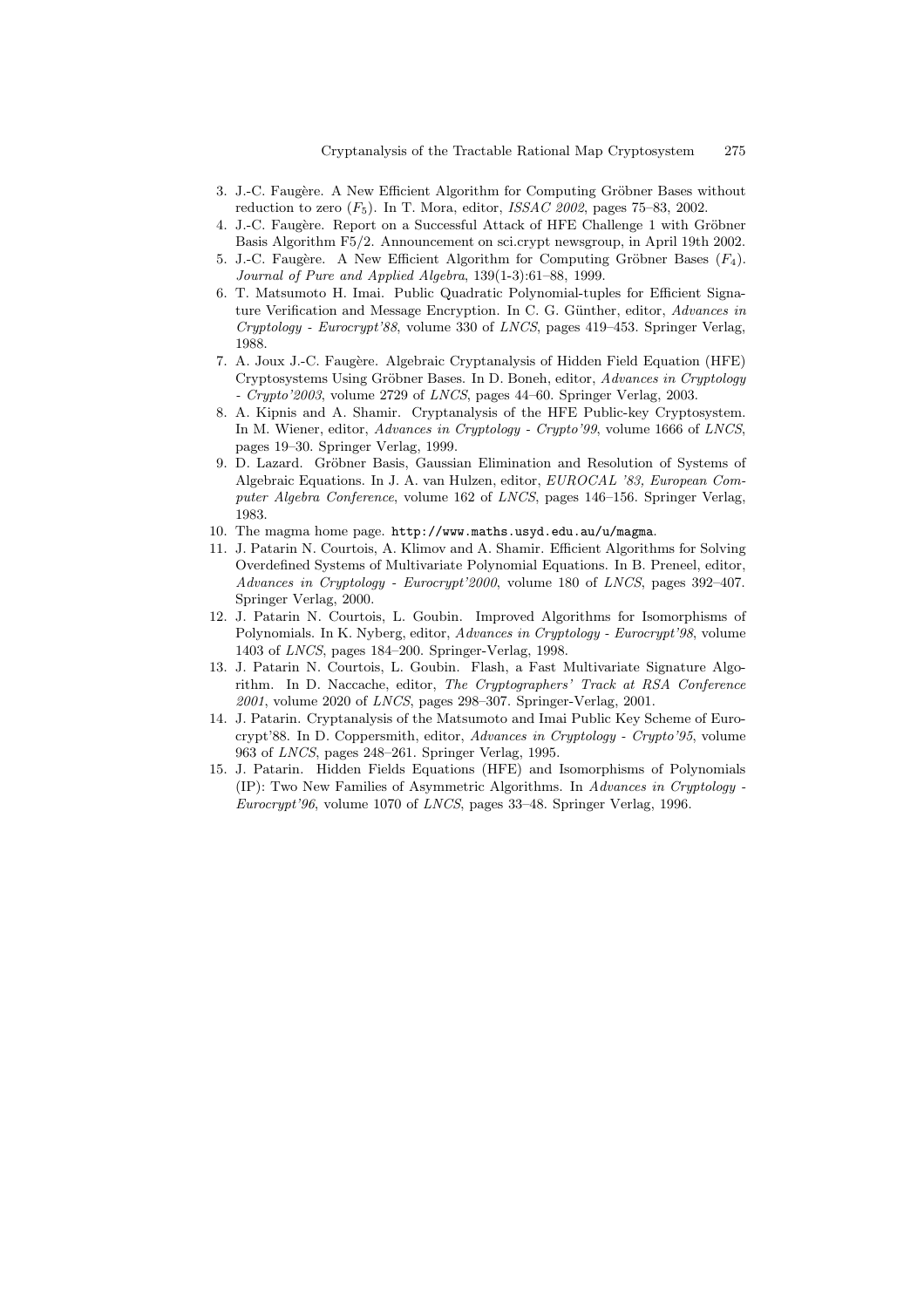# A Proofs of the Properties of the Linear Method

In this section, we prove the two results stated in section 3.2.

#### A.1 Notions of d-relations and depth

Let  $S = \{p_i\}$  be a finite set of polynomials. We are looking for the existence of d-relations of the form

$$
\sum m_j e_j = p \quad (1)
$$

where  $\forall j$ , deg $(m_j e_j) \leq d$ . p is the result of the relation. The polynomials  $e_i$  are either elements of S or results of other d-relations, thus relation results always belong to the ideal generated by  $S$ , denoted  $S >$ . Note that substituting one d-relation into another yields a e-relation for  $e > d$ , that is not in general a d-relation. This means that such a relation can be found in two passes by exploring degrees at most  $d$ , but in one pass by exploring degree  $e$ . We introduce the notion of depth that captures the number of degree  $d$  explorations needed to compute a polynomial as element of  $\langle S \rangle$ .

Let  $p \in S$ . The *d-depth* of p is defined recursively as follows: elements of S have d-depth 0. If p is obtained by a d-relation  $\sum_j m_j e_j$ ,

$$
\mathrm{depth}_d(p) = 1 + \max_j \mathrm{depth}_d(e_j)
$$

If p is the multiple of a depth k polynomial by a monomial, then depth $(p) = k$ .

The depth of a polynomial  $p$  might not be uniquely defined. This is because there may be several sequences of reductions (relations) and multiplications that lead to  $p$ . In this case, we define the depth of  $p$  as the minimum of all depths of p.

The d-depth of a polynomial  $p$  is thus the minimal number of d-relations required to construct p as an element of  $\lt S$ . Some polynomials p in  $\lt S$   $>$  might never be reached through d-relations, and for these p we set  $\text{depth}_d(p) = \infty$ .

The depth is an useful tool to perform recursions on relations.

## A.2 Behavior of the Linear Method With Respect to Linear of Affine Masking

Here we prove that two systems equal up to left linear and right affine invertible transformations, have the same combinatorial properties w.r.t. the Linear Method.

First, let us show that a change of variables has no influence on relations. Intuitively, this is clear because multiples of polynomials in the transformed system are just transformed of multiples of the original system. To prove the result formally, we show that there is a one-to-one depth-preserving correspondence between the d-relations of the two systems for any  $d$ .

We fix some value of d and perform a recursion on the relation depth.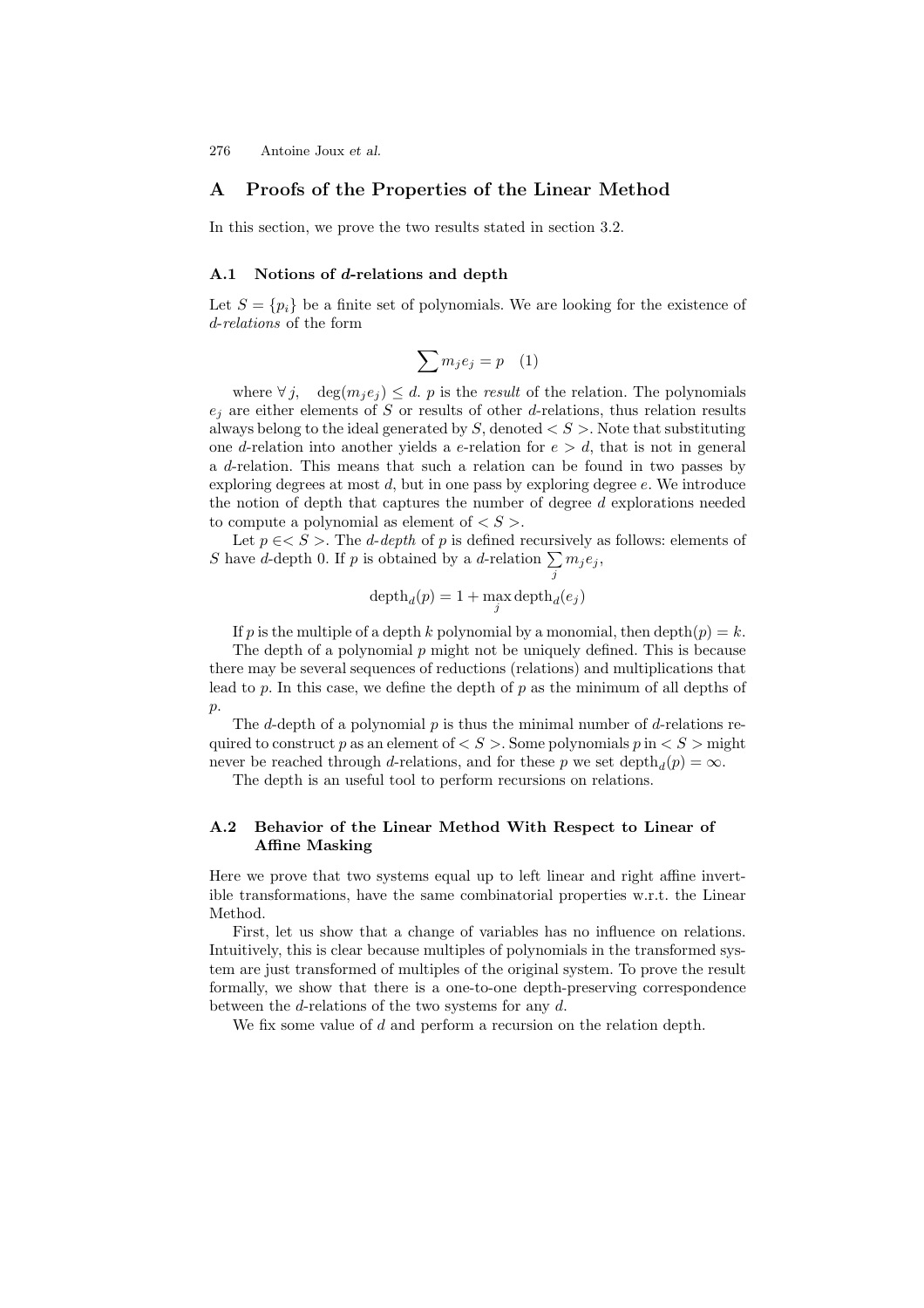Let  $S = \{p_j\}$  and  $T = \{q_j\}$  be two families of polynomials satisfying

$$
\forall\,j,\quad q_j=p_j\circ A
$$

where A is an invertible affine transformation of the variables. This exactly means that  $\varphi : p \mapsto p \circ A$  is a one-to-one correspondence between depth 0 polynomials of  $\langle S \rangle$  and  $\langle T \rangle$ .

Suppose that  $\varphi$  establishes a one-to-one correspondence between polynomials of d-depth k in  $\langle S \rangle$  and  $\langle T \rangle$ , and that p is a polynomial of d-depth  $k+1$ w.r.t. S:

$$
\sum m_j e_j = p
$$

with  $\forall j$ ,  $deg(m_j e_j) \leq d$  and  $depth_d(e_j) \leq k$ . Then for T,  $\text{depth}_d(e_j \circ A) \leq k$ , hence

$$
\sum (m_j \circ A)(e_j \circ A) = p \circ A
$$

is a d-relation. Since A is affine,  $\forall j$ ,  $\deg((m_j \circ A)(e_j \circ A)) \leq d$ , thus

$$
\mathrm{depth}_d(p \circ A) \leq k+1
$$

Therefore we have shown that the right affine invertible transformations do not change the relations results. Similarily, left invertible linear transformations do not change at all relations results since they do not change the vector space spanned by a polynomial family.

Left affine transformations do change relations in general. Indeed, such an operation can even transform a system having a unique solution into a system that does not have this property. In TRMC or other cryptosystems, left affine transformations are used, but the systems to which we apply the linear resolution method are not masked systems, but masked systems minus a masked image value. Thus the constant of the affine transformation is cancelled, and we only have to consider left *linear* transformations.

## A.3 Behavior of the Linear Method w.r.t Projection on a Smaller Field

Here, we prove that if the Linear Method is able to solve a system  $S = \{p_i\}$ expressed on a finite extension  $G$  of a field  $F$  by reducing degrees less than  $d$ , it is also able to solve S expressed over  $F$  by reducing degrees no more than  $d$ . Roughly said, this is because the projected system contains all the projections of the relations of the original system.

Let  $[G : F] = \ell$ , and  $p_k, 1 \leq k \leq \ell$ , be the projections from G to F associated to some basis  $\{b_1, \ldots, b_\ell\}$  of G over F. If q is a polynomial over G with u unknowns, it defines a function  $f: F^{ul} \to G$  that can be composed with any  $p_k$ .